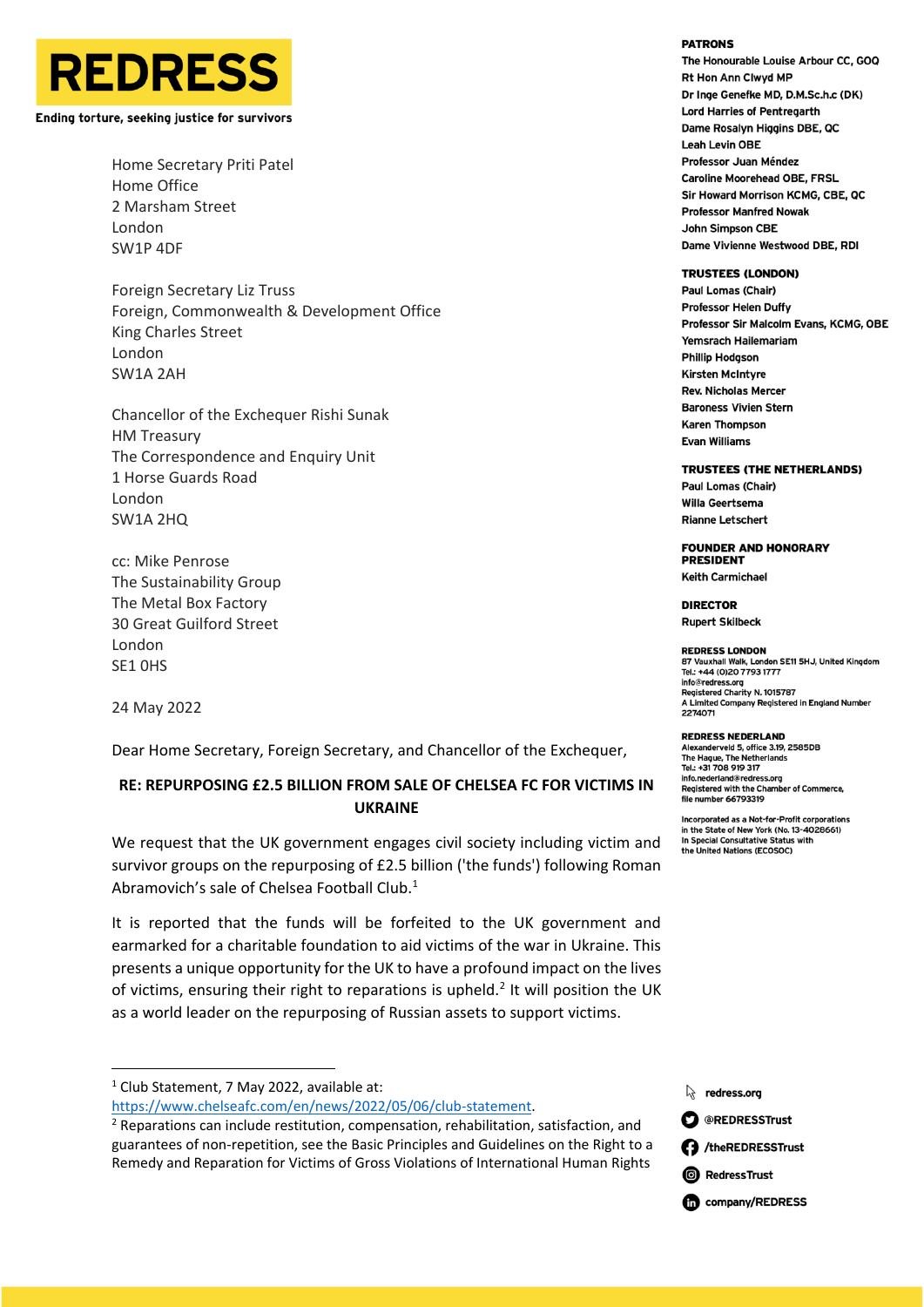Roman Abramovich was sanctioned by the UK government on 10 March 2022 as a "pro-Kremlin Oligarch" with a "close relationship" to Vladimir Putin.<sup>3</sup> According to the Foreign Commonwealth and Development Office (FCDO) Sanctions List, Abramovich received financial benefits from Putin and the Russian government. He has also made funds and resources available which could contribute to the destabilising of Ukraine.

It is estimated that Russia's invasion has caused US\$92 billion damage to Ukraine's infrastructure.<sup>4</sup> War crimes committed against civilians include rape, summary execution, unlawful violence, and looting.<sup>5</sup> 12.8 million people are estimated to have been displaced from their homes.<sup>6</sup>

The amount forfeited from the sale of Chelsea FC represents more than five times the value of the humanitarian and economic support already provided to Ukraine by the UK.<sup>7</sup> Accordingly, the funds have the potential to dramatically improve the situation for victims and survivors. It is critical that these funds are managed effectively and are delivered to those most in need.

To ensure the funds are used effectively to address urgent needs, as well as long-term rehabilitation and restoration of the country, the UK government must ensure it engages with Ukrainian and international civil society that is well-placed to guide the government and represent the interests of victims and survivors. The importance of meaningful victim, survivor and civil society involvement in the delivery of reparations is reflected in international law and human rights principles, and is deemed crucial to upholding victims' rights.<sup>8</sup> Similarly, principles and practices adopted in the corruption context recognise that civil society can, and should, provide insight into the repurposing of confiscated

[https://www.ohchr.org/en/instruments-mechanisms/instruments/basic-principles-and-guidelines-right-](https://www.ohchr.org/en/instruments-mechanisms/instruments/basic-principles-and-guidelines-right-remedy-and-reparation)

<sup>3</sup> The UK Sanctions List, available at: [https://www.gov.uk/government/publications/the-uk-sanctions-list.](https://www.gov.uk/government/publications/the-uk-sanctions-list) <sup>4</sup> Madeline Halpert, 'Russia's Invasion Has Cost Ukraine Up To \$600 Billion, Study Suggests', 4 May 2022,

available at[: https://www.forbes.com/sites/madelinehalpert/2022/05/04/russias-invasion-has-cost-ukraine](https://www.forbes.com/sites/madelinehalpert/2022/05/04/russias-invasion-has-cost-ukraine-up-to-600-billion-study-suggests/?sh=34bb83292dda&utm_source=ForbesMainTwitter&utm_medium=social&utm_campaign=socialflowForbesMainTwitter)[up-to-600-billion-study-](https://www.forbes.com/sites/madelinehalpert/2022/05/04/russias-invasion-has-cost-ukraine-up-to-600-billion-study-suggests/?sh=34bb83292dda&utm_source=ForbesMainTwitter&utm_medium=social&utm_campaign=socialflowForbesMainTwitter)

Law and Serious Violations of International Humanitarian Law, available at:

[remedy-and-reparation.](https://www.ohchr.org/en/instruments-mechanisms/instruments/basic-principles-and-guidelines-right-remedy-and-reparation) Victims' rights to reparation are enshrined in: Article 8 of the Universal Declaration of Human Rights; Article 2 of the International Covenant on Civil and Political Rights; Article 6 of the International Convention on the Elimination of All Forms of Racial Discrimination; Article 24 of the International Convention for the Protection of All Persons from Enforced Disappearances; Article 14 of the Convention Against Torture and Other Cruel, Inhuman or Degrading Treatment or Punishment; Article 75 of the Rome Statute of the International Criminal Court; Article 3 of the 1907 Hague Convention (IV) respecting the Laws and Customs of War on Land; and Rule 150 of ICRC Customary International Humanitarian Law.

[suggests/?sh=34bb83292dda&utm\\_source=ForbesMainTwitter&utm\\_medium=social&utm\\_campaign=socialfl](https://www.forbes.com/sites/madelinehalpert/2022/05/04/russias-invasion-has-cost-ukraine-up-to-600-billion-study-suggests/?sh=34bb83292dda&utm_source=ForbesMainTwitter&utm_medium=social&utm_campaign=socialflowForbesMainTwitter) [owForbesMainTwitter.](https://www.forbes.com/sites/madelinehalpert/2022/05/04/russias-invasion-has-cost-ukraine-up-to-600-billion-study-suggests/?sh=34bb83292dda&utm_source=ForbesMainTwitter&utm_medium=social&utm_campaign=socialflowForbesMainTwitter) 

<sup>5</sup> 'Ukraine: Apparent War Crimes in Russia-Controlled Areas', Human Rights Watch, 3 April 2022, available at: [https://www.hrw.org/news/2022/04/03/ukraine-apparent-war-crimes-russia-controlled-areas.](https://www.hrw.org/news/2022/04/03/ukraine-apparent-war-crimes-russia-controlled-areas)

<sup>&</sup>lt;sup>6</sup> 'Ukraine: Millions of displaced traumatised and urgently need help, say experts ', United Nations Human Rights Office of the High Commissioner, 5 May 2022, available at[: https://www.ohchr.org/en/press](https://www.ohchr.org/en/press-releases/2022/05/ukraine-millions-displaced-traumatised-and-urgently-need-help-say-experts)[releases/2022/05/ukraine-millions-displaced-traumatised-and-urgently-need-help-say-experts.](https://www.ohchr.org/en/press-releases/2022/05/ukraine-millions-displaced-traumatised-and-urgently-need-help-say-experts)

 $7$  To date, the UK's offer of humanitarian and economic support to Ukraine is approximately £400 million, including around £220 million in humanitarian aid. The Queen's Speech 2022, p.106, available at: [https://assets.publishing.service.gov.uk/government/uploads/system/uploads/attachment\\_data/file/1074113](https://assets.publishing.service.gov.uk/government/uploads/system/uploads/attachment_data/file/1074113/Lobby_Pack_10_May_2022.pdf) [/Lobby\\_Pack\\_10\\_May\\_2022.pdf.](https://assets.publishing.service.gov.uk/government/uploads/system/uploads/attachment_data/file/1074113/Lobby_Pack_10_May_2022.pdf)

<sup>&</sup>lt;sup>8</sup> 'Articulating Minimum Standards on Reparations Programmes in Response to Mass Violations', REDRESS, July 2014, pp.11-14, available at[: https://redress.org/wp-content/uploads/2017/12/submission-to-special](https://redress.org/wp-content/uploads/2017/12/submission-to-special-rapporteur-on-reparations-programmes-public.pdf)[rapporteur-on-reparations-programmes-public.pdf.](https://redress.org/wp-content/uploads/2017/12/submission-to-special-rapporteur-on-reparations-programmes-public.pdf)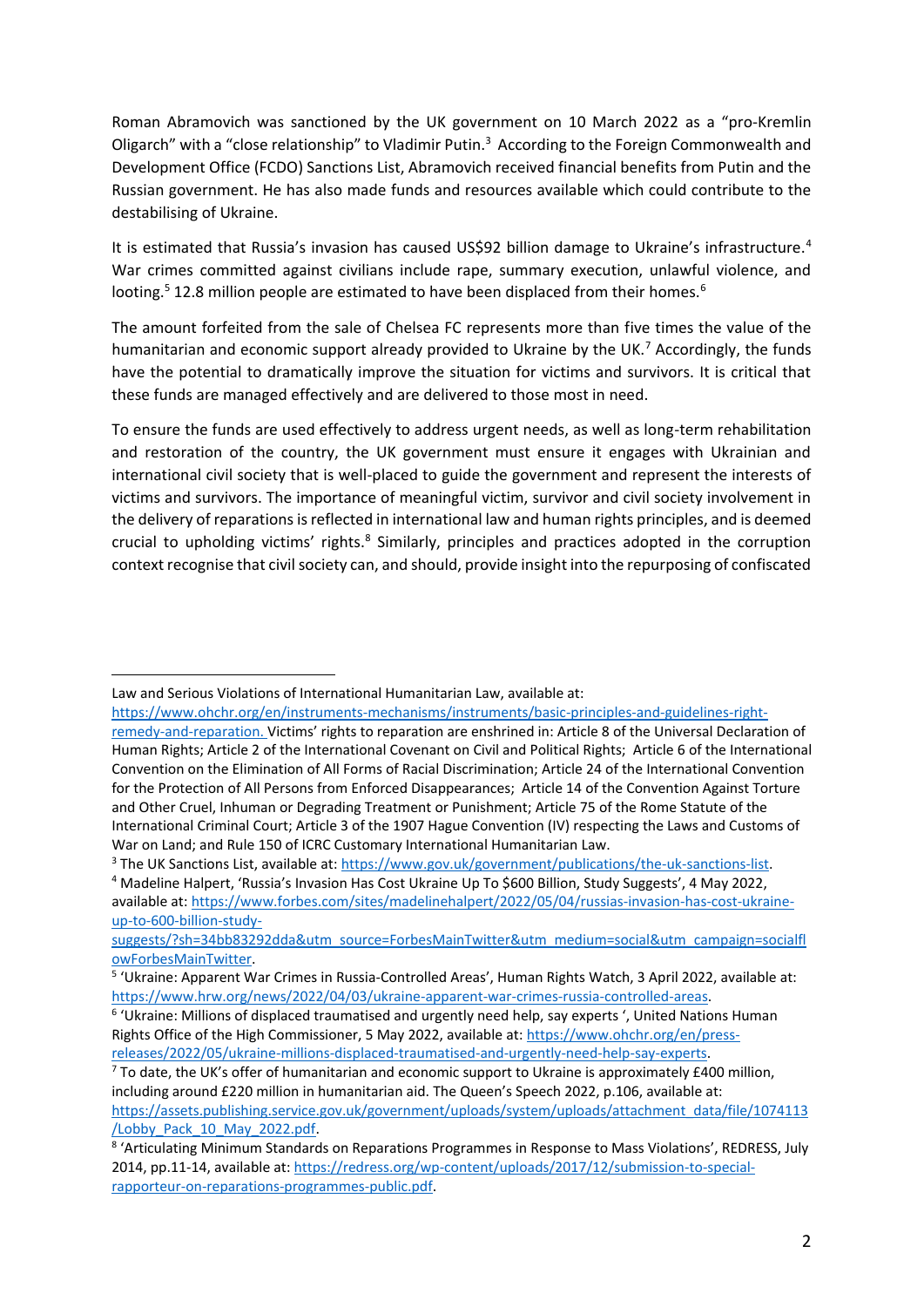assets, offering guidance on the most appropriate repurposing mechanisms, ensuring transparency, and representing victims and survivors and their interests.<sup>9</sup>

Considering the substantial amount of funds to be forfeited, the government should consider different avenues to repurpose the funds which may be complementary and maximise impact.

We suggest that the government considers existing examples of repurposing mechanisms to provide a model for the present case. For example, following the seizure of the proceeds of Kazakh oil corruption by the US and Switzerland, \$115 million was returned to the Kazakh people via a speciallyestablished fund, the BOTA Foundation. The Foundation was required to be independent of the government of Kazakhstan, was managed by a respected international NGO and was established with the assistance of the World Bank. The Foundation supported disadvantaged youth through investment in health, education and social welfare.<sup>10</sup> A similar project, tailored to the needs of the people of Ukraine, could be designed in the present case.

The government could also consider current efforts by the Ukrainian government to set up a compensation/reparation mechanisms and/or other existing mechanisms such as the Global Survivors Fund (GSF). Since the launch of the Preventing Sexual Violence in Conflict (PSVI) Initiative in 2012, the UK has led global efforts to address sexual violence in conflict and has renewed its commitment to survivors of conflict-related by joining GSF's board in 2021. GSF has been working with Ukrainian civil society partners to support survivors of conflict-related sexual violence since 2020 and is currently exploring how it can best support Ukrainian authorities in ensuring victims of sexual violence get concrete and life-changing support. It would therefore be important that some of the repurposed assets are earmarked for survivors of rape and other forms of sexual violence.

Another potential avenue for repurposing the funds is making a voluntary contribution to the International Criminal Court's (ICC) Trust Fund for Victims (TFV). The UK led the efforts of 43 States Parties to refer the situation in Ukraine to the ICC in April 2022. The funds could be earmarked for the TFV's assistance mandate, which enables victims and their families who have suffered physical, psychological, and/or material harm as a result of war crimes, to receive rehabilitation and support.<sup>11</sup> The TFV's assistance programmes do not require a direct link to an ICC conviction or judicial

<sup>9</sup> Principle 10 of the Global Forum for Asset Recovery Principles for Disposition and Transfer of Confiscated Stolen Assets in Corruption Cases encourages the inclusion of non-government stakeholders and civil society in the asset return process, para. 22, available at: [https://star.worldbank.org/sites/star/files/the-gfar](https://star.worldbank.org/sites/star/files/the-gfar-principles.pdf)[principles.pdf.](https://star.worldbank.org/sites/star/files/the-gfar-principles.pdf) 

The UK's Framework for Transparent and Accountable Asset Return recognises that civil society organisations "have an important role to play in asset return, in particular providing insight into the most appropriate mechanism of return and ensuring transparency", para. 38, available at:

[https://www.gov.uk/government/publications/framework-for-transparent-and-accountable-asset](https://www.gov.uk/government/publications/framework-for-transparent-and-accountable-asset-return/framework-for-transparent-and-accountable-asset-return)[return/framework-for-transparent-and-accountable-asset-return.](https://www.gov.uk/government/publications/framework-for-transparent-and-accountable-asset-return/framework-for-transparent-and-accountable-asset-return)

Principle 10 of the Civil Society Principles for Accountable Asset Return state that a wide range of stakeholders, including independent civil society organisations, should be involved in determining how recovered assets should be used to best repair the harm caused and to benefit the people of the country. Where possible and where victims' groups do not exist, independent civil society should also be empowered to help identify, and where possible, to represent victims and their interests, available at:

[https://www.hrw.org/sites/default/files/media\\_2020/11/Civil%20Society%20Principles\\_20201109.pdf.](https://www.hrw.org/sites/default/files/media_2020/11/Civil%20Society%20Principles_20201109.pdf) <sup>10</sup> US Department of Justice, 'Justice Department Settlement Successfully Releases More than \$115 Million in

[Alleged Corruption Proceeds to People in Kazakhstan](https://www.justice.gov/opa/pr/justice-department-settlement-successfully-releases-more-115-million-alleged-corruption)', 9 December 2015; 'The BOTA Foundation: Final Summative Report', IREX, 12 February 2015, available at:

[https://www.irex.org/sites/default/files/node/resource/bota-foundation-final-report.pdf.](https://www.irex.org/sites/default/files/node/resource/bota-foundation-final-report.pdf)

<sup>11</sup> TFV Assistance Mandate, available at: [https://www.trustfundforvictims.org/node/50.](https://www.trustfundforvictims.org/node/50)